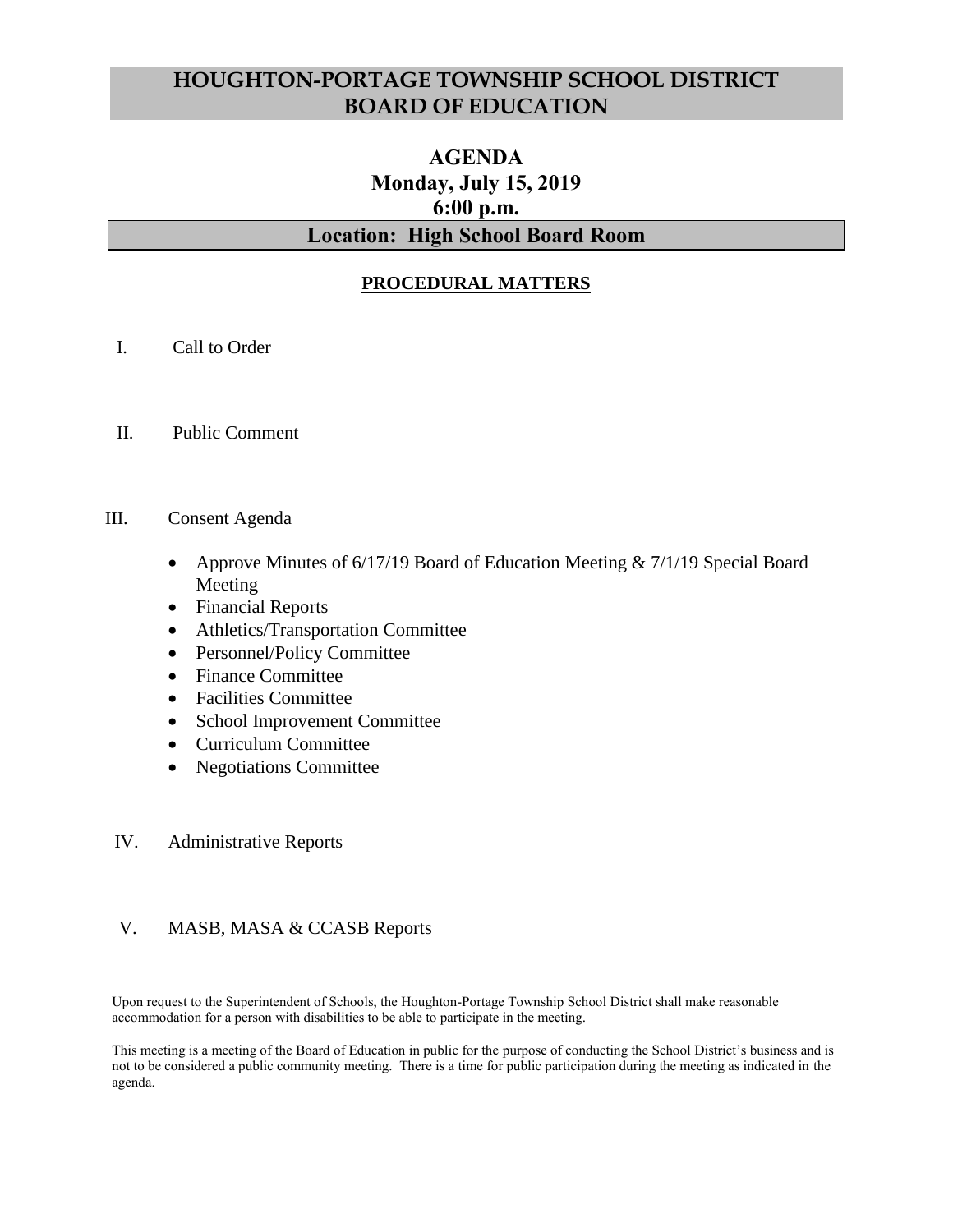- VI. Discussion Items
	- 1. Summer Updates
	- 2. School Board Vacancy

### VII. Action Items

- 1. Resolution to Participate in School Bond Loan Fund
- 2. Designation of Depositories for School Funds
- 3. Designation of Individuals Responsible for Posting Public Notice of Meetings
- 4. Delegation of Election Duties
- 5. Adoption of Legal Reference Note
- 6. Approval of Organizational Memberships MASA, MASB, & CCASB
- 7. Approval of MASB Legislative Relations Network Program
- 8. Approval of Annual Retainer Contracts:
	- i. School Attorney
	- ii. Auditor
- 9. Designation of Carriers to Transport Students
- 10. Selection of Representative for CCASB
- 11. Approval of Board Member Travel
- 12. Resolution to Designate Julie Filpus as District Representative in Absence of Superintendent
- 13. Schools of Choice Program for 2019-20
- 14. Michigan High School Athletic Association ("MHSAA") Membership Resolution

Upon request to the Superintendent of Schools, the Houghton-Portage Township School District shall make reasonable accommodation for a person with disabilities to be able to participate in the meeting.

This meeting is a meeting of the Board of Education in public for the purpose of conducting the School District's business and is not to be considered a public community meeting. There is a time for public participation during the meeting as indicated in the agenda.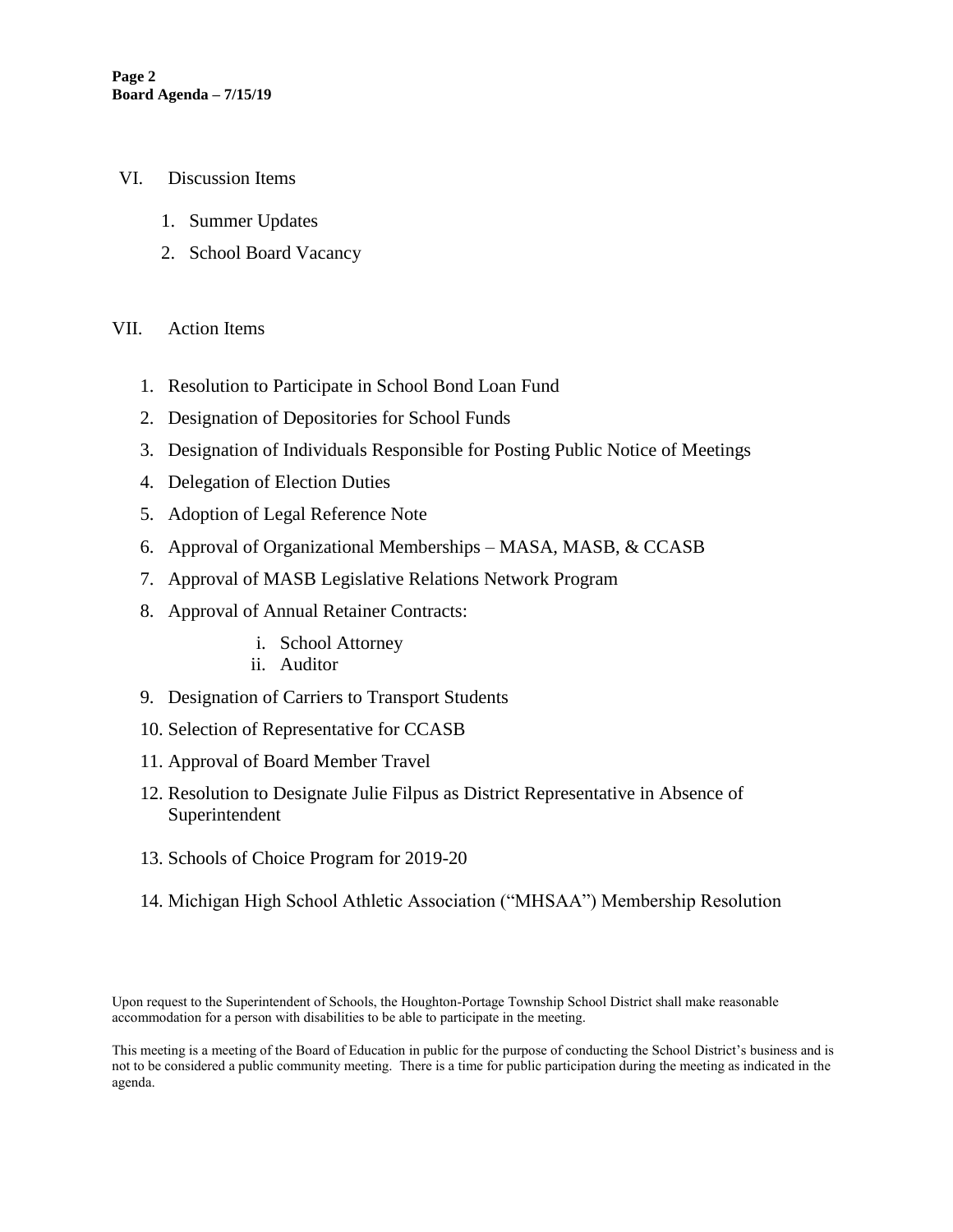- 15. Resolution Setting First Day of School for 2019-20 School Year
- 16. Resolution to Hire New Teaching Personnel
- 17. Resolution to Hire New Coaching Staff
- 18. Resolution to Appoint New Board Member
- VIII. Other Concerns or Public Comment
- IX. Adjournment

Upon request to the Superintendent of Schools, the Houghton-Portage Township School District shall make reasonable accommodation for a person with disabilities to be able to participate in the meeting.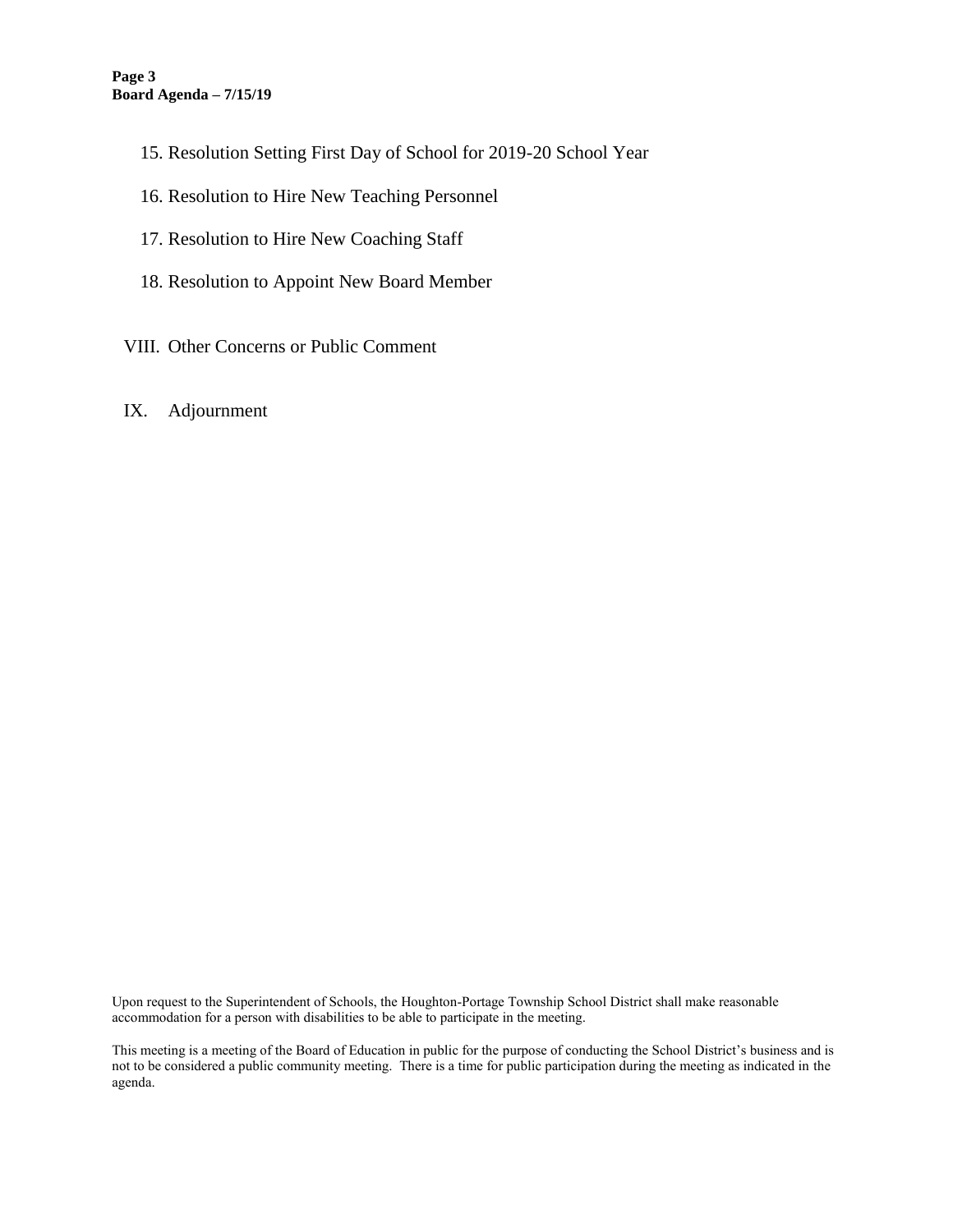# **DISCUSSION ITEMS**

### **1. Summer Updates**

At the time of the board meeting, the superintendent will discuss summer updates.

### **2. School Board Vacancy**

At the time of the board meeting, the superintendent will discuss the school board vacancy created by Dan Crane.

# **ACTION ITEMS**

### **1. Resolution to Participate in School Bond Loan Fund**

Each year we file a preliminary application to participate in the school bond loan fund. Sara Marcotte will be available to answer any questions you have about this resolution.

### **2. Designation of Depositories for School Funds**

Currently, Superior National Bank ("SNB") is the depository for the general fund, debt retirement, capital projects monies, federal tax deposits, athletics and school service accounts, and trust fund. River Valley State Bank is the depository for our trust and agency fund. The Michigan School District Liquid Fund is another depository for the general fund and capital projects. The Michigan Tech Credit Union is the depository for the elementary trust and agency account. I recommend that the Board designate these same depositories for school funds.

### **3. Designation of Individuals Responsible for Posting Public Notice of Meetings**

The Board is required to designate someone to post notices of meetings. I recommend the designation of Colette Patchin and Shirley Belej for this job.

Upon request to the Superintendent of Schools, the Houghton-Portage Township School District shall make reasonable accommodation for a person with disabilities to be able to participate in the meeting.

This meeting is a meeting of the Board of Education in public for the purpose of conducting the School District's business and is not to be considered a public community meeting. There is a time for public participation during the meeting as indicated in the agenda.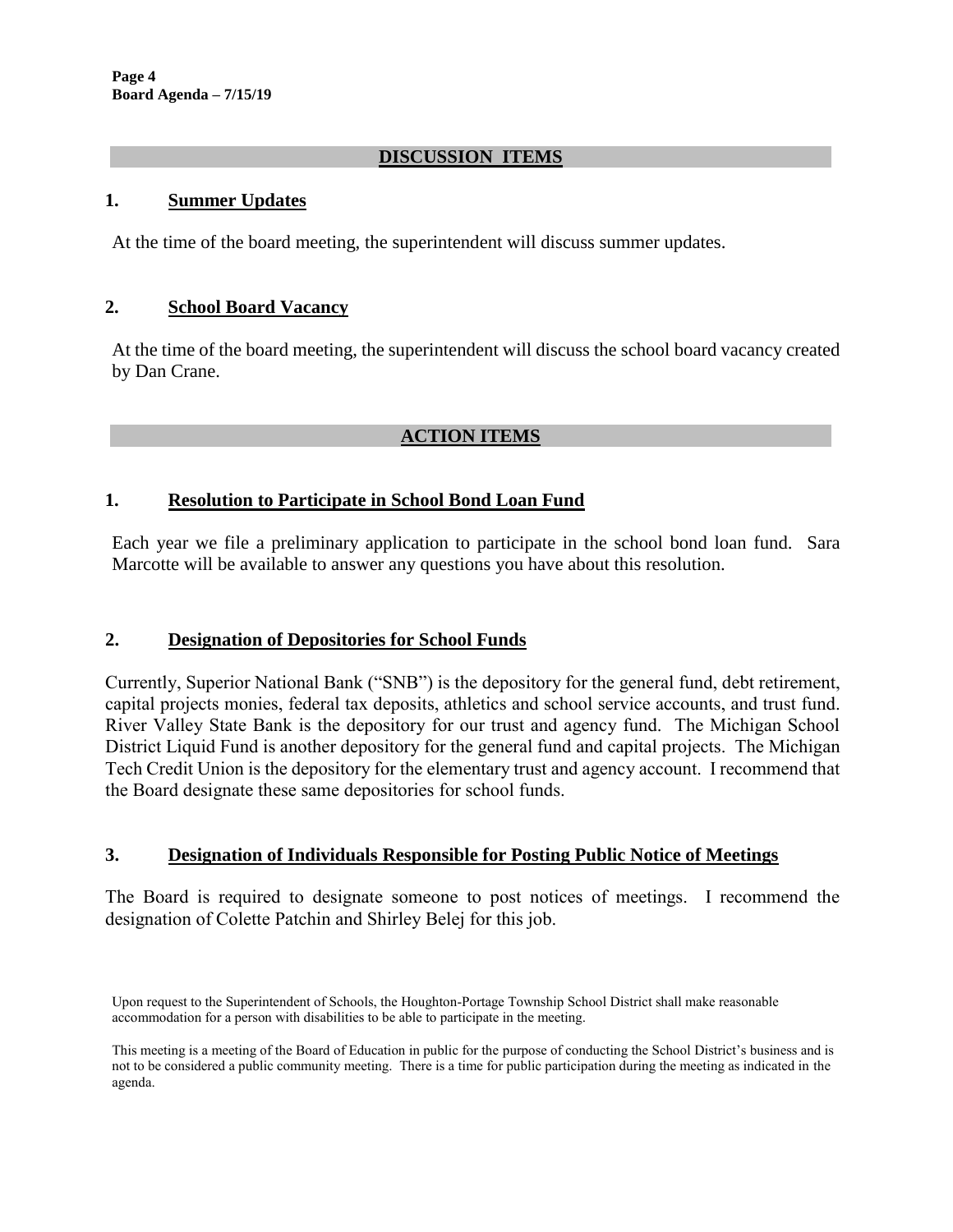**Page 5 Board Agenda – 7/15/19**

# **4. Delegation of Election Duties**

The Secretary of the Board of Education has discretion to delegate election duties to a member of the district's administrative staff. If duties are delegated it must be recorded in the Board's minutes. I recommend that the Board designate Sara Marcotte to serve as our election official to attend to all election responsibilities.

# **5. Adoption of Legal Reference Note**

Boards of education are required to attach an addendum to the minutes of the July meeting which indicates, in part, that the Houghton-Portage Township School District has designated themselves as a general powers school district by operational law. In addition, the terms of each of the Board members are listed as part of this addendum to the minutes.

# **6. Approval of Organizational Memberships – MASA, MASB, and CCASB**

At the time of the Board meeting, I will recommend that the Board once again participate as members of the Michigan Association of School Administrators, the Michigan Association of School Boards and MASB Legal Trust Fund, and the Copper Country Association of School Boards.

### **7. Approval of MASB LRN Program**

At the time of the meeting, I will initiate a discussion regarding MASB's LRN ("Labor Relations Network") program. A representative must be appointed each year at this time.

### **8. Approval of Annual Retainer Contracts**

Each year at this time the Board is asked to designate the school district attorney, as well as an auditor who will oversee the financial auditing of the school district. We currently retain Thrun Law Firm for school elections and matters relating to general school law, the law firm of Neuminen, DeForge & Toutant, Houghton, as well as Ryan Law Offices of Iron Mountain, as our counselors. I recommend retaining these firms for the 2019-20 school year. In addition, we have retained the services of Rukkila/Negro & Associates of Houghton as our school auditor. Once again, we recommend Rukkila/Negro & Associates for these responsibilities.

Upon request to the Superintendent of Schools, the Houghton-Portage Township School District shall make reasonable accommodation for a person with disabilities to be able to participate in the meeting.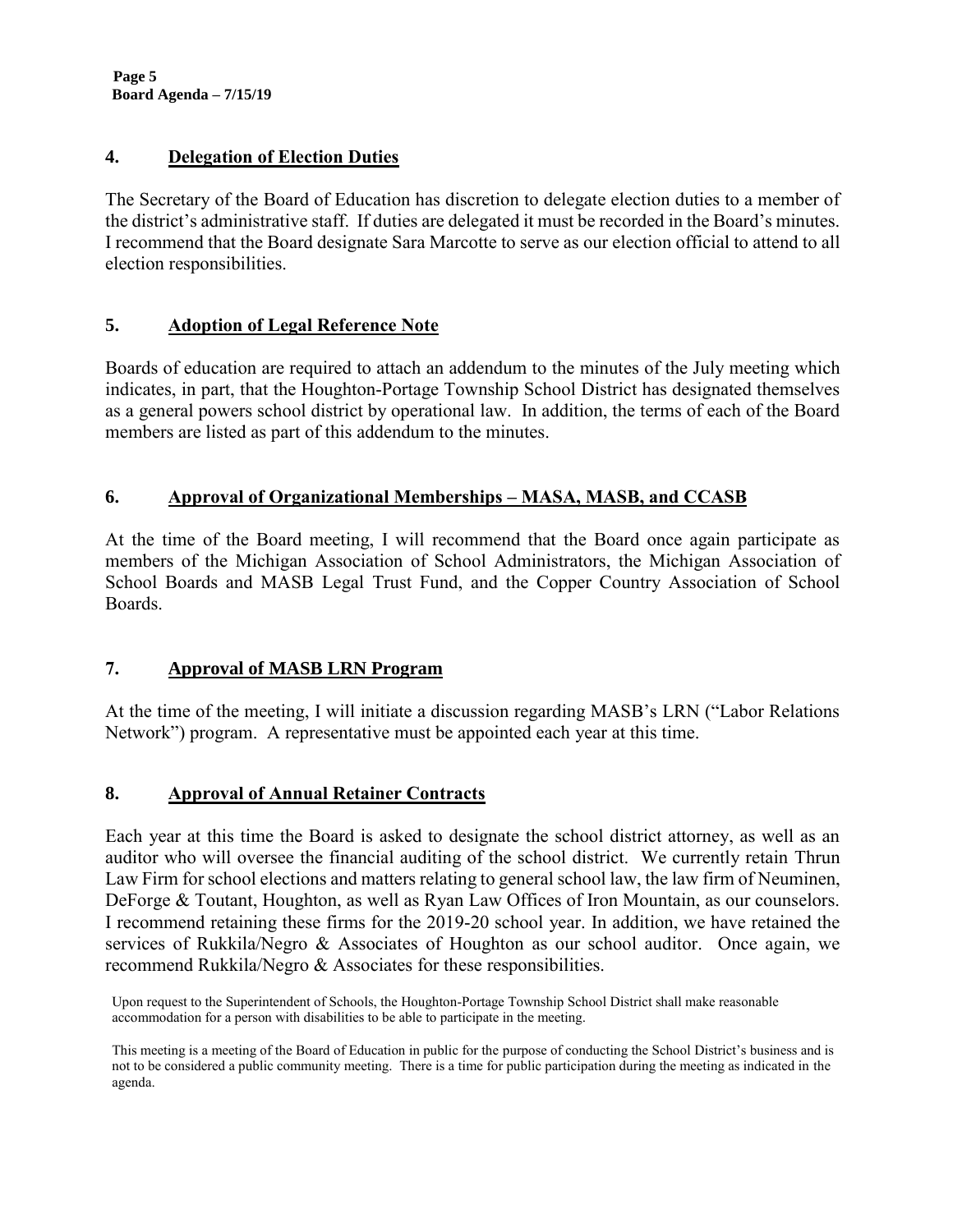**Page 6 Board Agenda – 7/15/19**

### **9. Designation of Carriers to Transport Students**

We should designate the buses of Lamers Transit, all area schools, Copper Country ISD, Michigan Tech University, Houghton Transit Authority, Hancock Transit, local taxi companies, and any other carrier designated by the Board or the approval of the superintendent.

# **10. Selection of Representative for CCASB**

At the time of the Board meeting, I will initiate a discussion regarding a representative for the CCASB Board.

# **11. Approval of Board Member Travel**

Each year, the Board of Education is required to pass a resolution approving Board travel to various MASB and MASA functions and seminars, the National School Board Association, the U.P. Legislative Summit, the Governor's summit and CCASB functions.

# **12. Resolution to Designate Julie Filpus as District Representative in Absence of the Superintendent**

Each year the Board is asked to designate someone to handle district affairs during the absence of the superintendent. I recommend that the Board of Education designate our middle school principal, Julie Filpus, to fill this role.

### **13. Schools of Choice Program for 2019-20 School Year**

At the time of the Board meeting, I will recommend that the district participate in the Schools of Choice program for the 2019-20 school year. This would be for students who reside within the intermediate school district.

Upon request to the Superintendent of Schools, the Houghton-Portage Township School District shall make reasonable accommodation for a person with disabilities to be able to participate in the meeting.

This meeting is a meeting of the Board of Education in public for the purpose of conducting the School District's business and is not to be considered a public community meeting. There is a time for public participation during the meeting as indicated in the agenda.